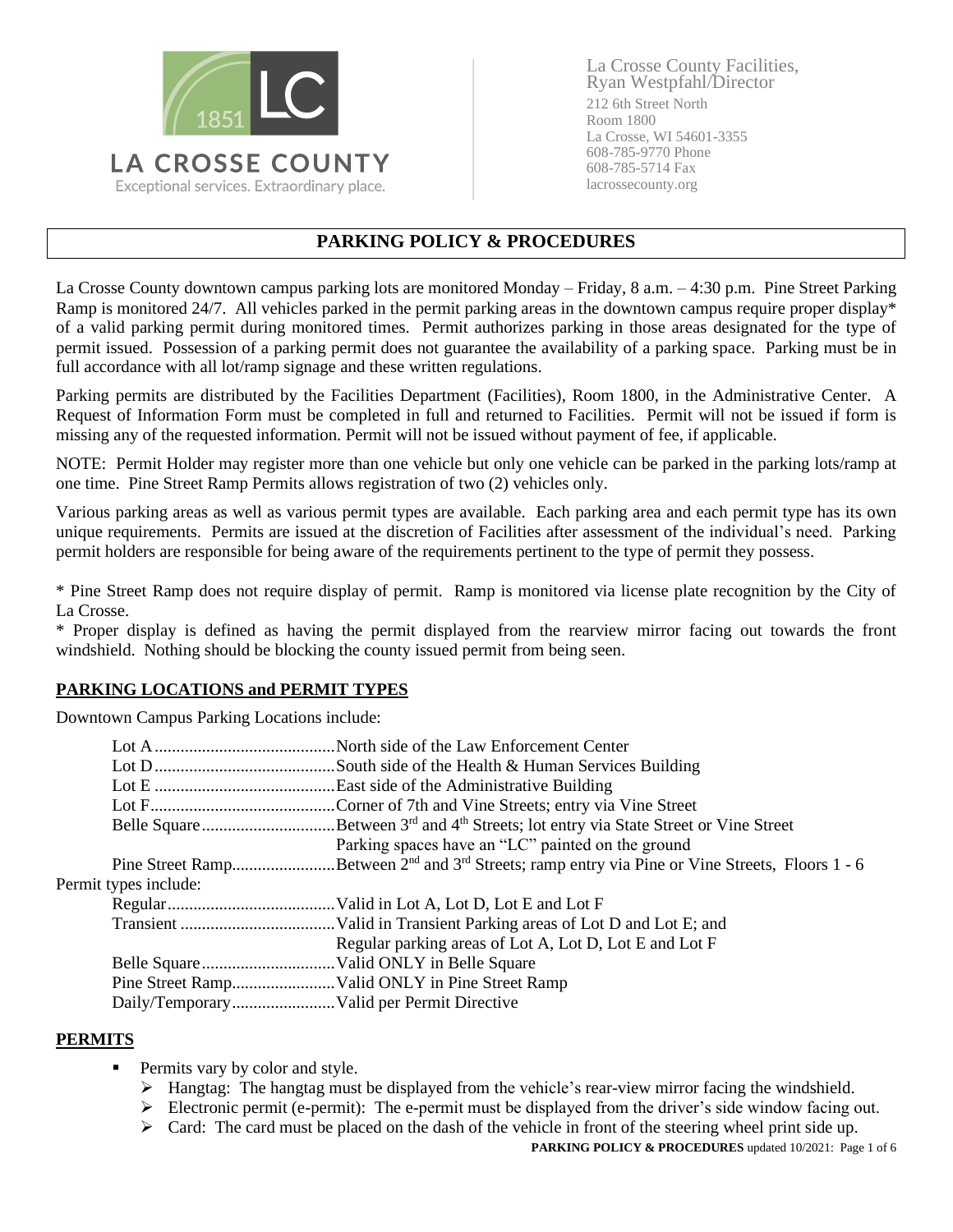- Only vehicles registered for a parking area will be allowed to park in that area.
- Overnight parking is NOT allowed without prior authorization from Facilities.
- During winter months, refrain from parking next to any big piles of snow as you may be called asking you to move your vehicle so that staff can remove the snow.
- If required, vehicle must display the designated permit assigned to the parking area.
	- ➢ Display of Permit required in Lot A, Lot D, Lot E, Lot F and Belle Square
	- ➢ Display of Permit NOT required in Pine Street Ramp
- An employee is issued only one permit. The permit is transferrable between employee's registered vehicles.
- If employee sells registered vehicle, purchases a new vehicle or if license plate information changes for any reason, Facilities is to be notified within the first working day of change.
- If employee parks a vehicle in any of the monitored locations that is not registered with the permit, Facilities must be notified immediately upon arrival to work to avoid a parking citation. Failure to notify Facilities may result in a parking citation that will not be voided.
- Employees with a valid parking permit are not required to display said permit on their motorcycle if the motorcycle is registered with Facilities. If not registered, the motorcycle will be cited. La Crosse County provides signed designated areas within the parking lots for "motorcycles only" and encourages motorcyclists to park in these areas.
- A permit is valid in permit areas of designated parking locations only. The permit does not validate parking in no parking zones, fire lanes, handicap spots or meters. A valid parking spot is defined as being parked in between two yellow lines.
- County Employees are NOT allowed to park their vehicle at a meter in Lot D. Whether or not the vehicle displays a permit and/or has time on the meter, during monitored hours the vehicle will be cited. (These citations are Not Voidable.)
- A Permit will NOT be issued to employees with outstanding parking tickets issued by La Crosse County.

#### **PERMIT FEES (see Appendix A for current fee list)**

*Employee*.......................... Monthly fee is charged. Payroll deduction (first pay period of each month) is required for employees paid by La Crosse County. Employee is required to sign an Authorization for Payroll Deduction Form. Employees not paid by La Crosse County will be invoiced monthly.

*Temp. Employee/Intern....* Monthly fee is charged and must be paid in advance of permit issuance.

*Bailiffs..............................* Annual fee is charged. Bailiffs are invoiced annually.

*County Board Members...* Annual fee is charged. County Board Members are invoiced annually.

*Daily/Temporary..............* Daily or Monthly fee as applicable is charged.

*Non-Employee..................* Daily or Monthly fee as applicable is charged.

NOTE: Other individuals may be issued a parking permit to park within a designated permit area. The sponsoring County Department shall be the contact to Facilities to discuss the need.

Permit requests by County Department will be issued at no charge for the following:

- Vendors/contractors performing work for La Crosse County within the downtown county campus
- Volunteers performing work for La Crosse County within the downtown county campus
- Volunteers on committees/commissions/boards of the County Board who receive no pay
- **Election officials**
- Blood Drive personnel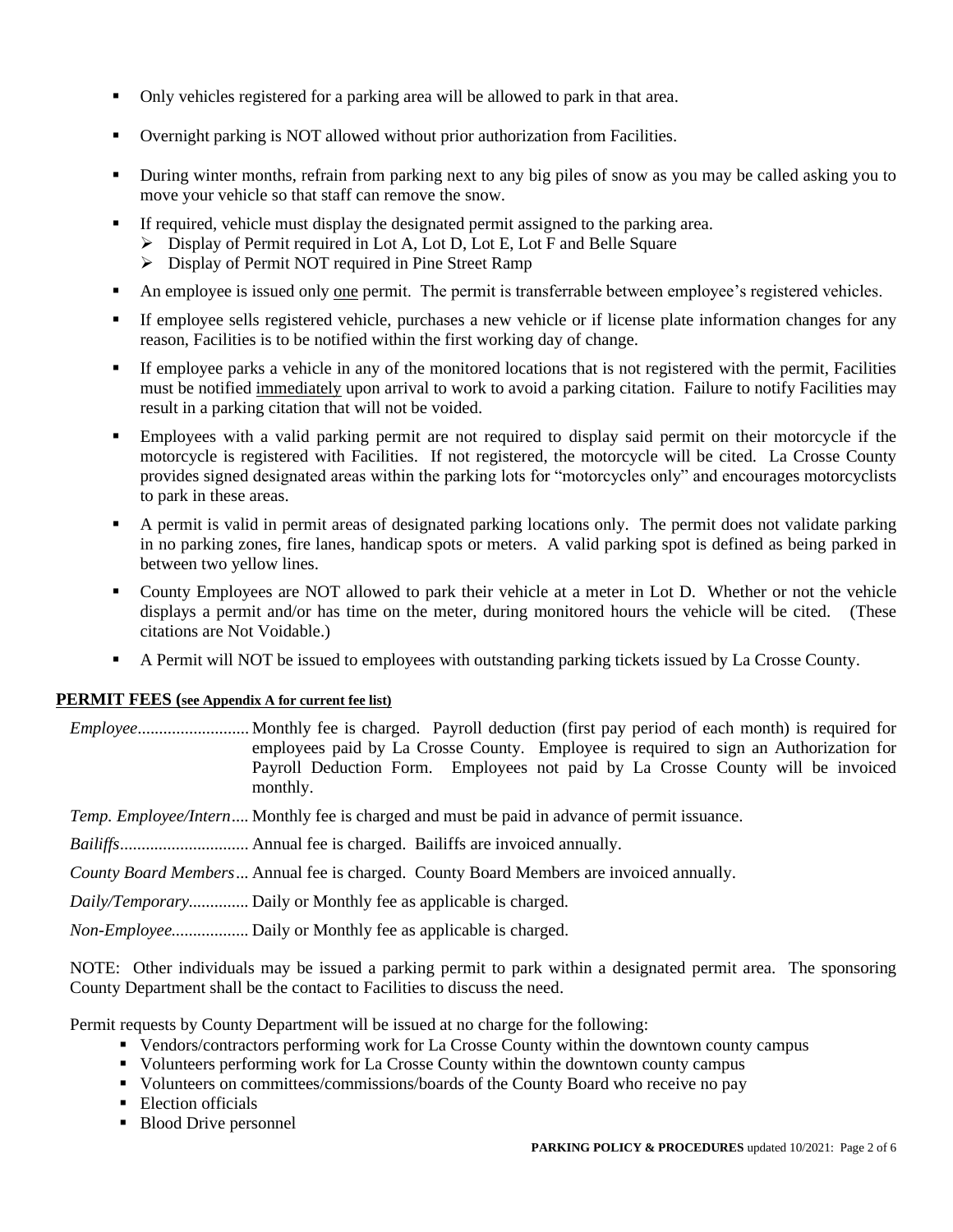■ United Way and Wellness Permits

Permit requests by County Department will be issued at a fee for the following:

- Contracted employees
- **EXECUTE:** Aramark employees
- Teachers
- Lessees of office space
- **■** Jail Chaplain

#### **TRANSIENT EMPLOYEE PERMITS**

La Crosse County has designated a specific permit parking area in both Lot D and Lot E for Transient Parking Permits ONLY. Transient parking permits will only be issued to employees who meet the following criteria:

- A La Crosse County employee who comes and goes within a two-hour consecutive period from the downtown County campus two or more times per day at least three or more days per week, on a consistent basis, to perform routine work (does not include leaving the County campus for lunch.)
- Employee must use own vehicle for travel.
- **Permit eligibility is subject to approval by both Department Head and Facilities Director.**
- **Eligibility for transient parking permit is subject to review on a periodic basis as determined by the Facilities** Department.
- Other transient permits may be issued at the discretion of the Facilities Director.
- The transient parking permit must be exchanged for a regular permit if an employee's job duties change to the point employee is no longer eligible for permit.
- Contracted/Limited Term employees, interns, and temporary employees do not qualify for transient permits.
- Transient Parking Permit can park in regular parking permit areas of Lot A, Lot D,  $7<sup>th</sup>$  & Vine and Administrative Center.

#### ➢ **TRANSIENT PARKING AREA ENFORCEMENT**

- Parking is limited to two-hour increments. If employee will be on campus for more than two consecutive hours, then the employee is required to park in a regular permit parking spot.
- It is a violation of policy to move from one transient spot immediately into another transient spot.
- A ticket is issued for this violation and will not be voided.

### **PINE STREET PARKING RAMP**

- La Crosse County has leased parking stalls from the City of La Crosse in this city-owned parking ramp.
- Permits are processed through Facilities. All changes to permit information is processed through Facilities.
- Ramp is monitored via license plate recognition thus NO permit is issued for display.
- Vehicle registration is limited to two (2) license plates.
- **•** Permit holders must immediately notify Facilities regarding any changes to their license plates (new car, loaner vehicle, etc.). Any citations issued because of failure to notify Facilities of changes, etc. will be considered valid.
- Ramp is monitored by the City of La Crosse and subject to ticketing by the City of La Crosse.

# **OFFICIAL LAW ENFORCEMENT VEHICLE PARKING ONLY**

- Lot A located north of the Law Enforcement Center. The area is designated via signage.
- For official law enforcement vehicles performing official business within the County Campus Buildings.
- No permits will be issued for parking within this designated area in Lot A.
- Personal vehicles, with or without a permit, are not allowed to park in this designated area in Lot A. Personal vehicles identified within this designated area in Lot A will be ticketed during monitored times.

#### **HEALTH FLEET VEHICLES**

On a seasonal basis (May through October), an employee's personal vehicle may be parked in the stall of the fleet vehicle they are using until the fleet vehicle is returned. Employee must transfer the temporary hangtag from the fleet vehicle to their personal vehicle and once they return, must then transfer it back to the fleet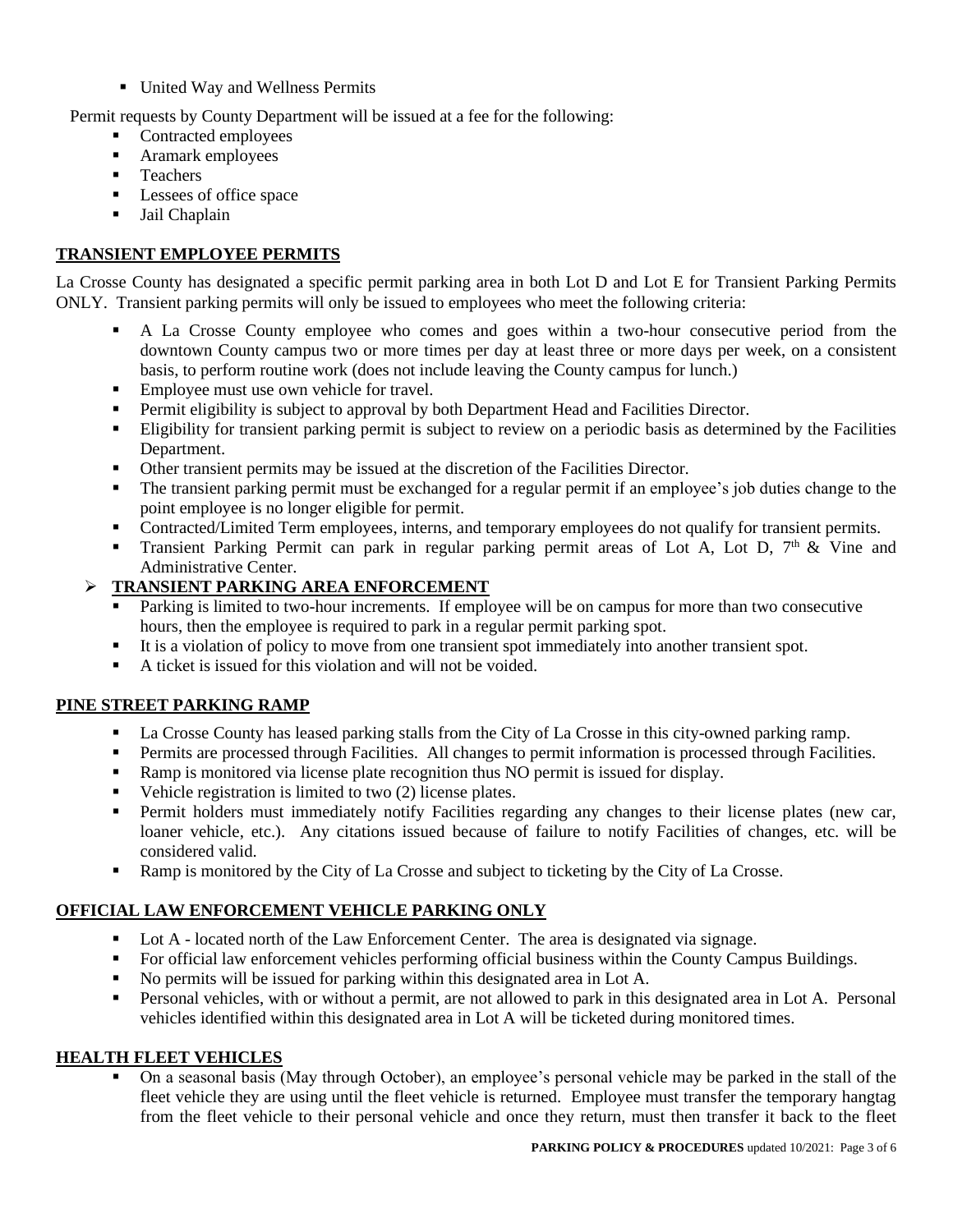vehicle. Employee cannot have their own permit displayed while parked there otherwise a ticket will be issued.

### **FORGOTTEN/LOST PERMIT**

- Notify Facilities immediately upon arrival to work to avoid receiving a parking citation. Contact is acceptable in person, via phone/voicemail or email. Provide the make, model, color, license plate number and location of the vehicle. *NOTE***:** This is a courtesy offered to employees and will be monitored for abuse. It is not a substitute for your permit. Requests from employees who are identified as habitually forgetting their permits will not be honored. **Habitual is defined as SIX (6) or more times in a calendar year.**
- If you are properly parked in a permit area but a parking citation is issued because the permit was not properly displayed for whatever reason, Facilities will void the citation if Facilities is notified of the ticket within three (3) business days of issuance. This can be done **no more than TWO (2) times per calendar year**. *NOTE,* you must contact Facilities to request this void. If notice is received more than three (3) business days after date of issue, Facilities reserves the right to not void the ticket.

#### **REPLACEMENT PERMIT**

- Broken permits must be returned to the Facilities office for replacement.
- Lost permits are replaced for a fee of \$10.00

### **TERMINATION OF PERMIT**

- **Employees must RETURN parking permit to Facilities Department upon termination of employment OR if** you wish to discontinue the permit.
- The Stop Payroll Deduction Form must be signed to stop payroll deduction. Permit Holder will continue to be charged until both the permit is returned to Facilities and the stop payroll deduction form is completed.
- There are no retroactive refunds for the permit fee.
- Outstanding and unpaid parking tickets is reason for the Facilities Department to terminate an existing parking permit.
- Late payment of parking permit fees can also terminate an existing parking permit.

### **ABANDONED VEHICLES**

- If a vehicle without a valid permit is parked in the same spot for more than two days, it is considered abandoned. Contact Facilities and report the vehicle license plate number, make, model, color, and location. An attempt will be made to locate the vehicle owner.
- On occasion, a client needs to be hospitalized upon visit to La Crosse County for services and his/her vehicle is parked in the lots. Facilities will not ticket these vehicles upon notification by County staff with the understanding the vehicle will be removed from the lots within two days. If Facilities is not notified within one business day of the client's hospitalization, client will be held responsible for payment of parking tickets. Failure to remove vehicle may result in vehicle being towed from the lot at the owner's expense.
- The decision to ticket and/or tow abandoned vehicles will be made by the Facilities Director.

### **DISABLED PARKING**

- Vehicles with disabled license plates, hangtags or stickers can park in any "disabled" marked parking spots in the Campus County parking lots. A parking space not displaying the official traffic sign is not an authorized disabled parking space.
- Vehicles displaying disabled license plates, hangtags or stickers are exempt from any parking ordinance imposing time limits of one-half hour or more but is otherwise subject to the laws relating to parking. Thus, these vehicles can park in metered spaces when the time limit is one-half hour or more at no charge.
- If a vehicle is parked in a handicap parking spot and does not have a handicap permit, Facilities can issue a ticket indicating "permit parking" as the violation. As this is a state violation, Department procedure is to contact the City Police Department with the request to ticket the violator.
- Facilities does NOT issue State handicap/disabled parking stickers.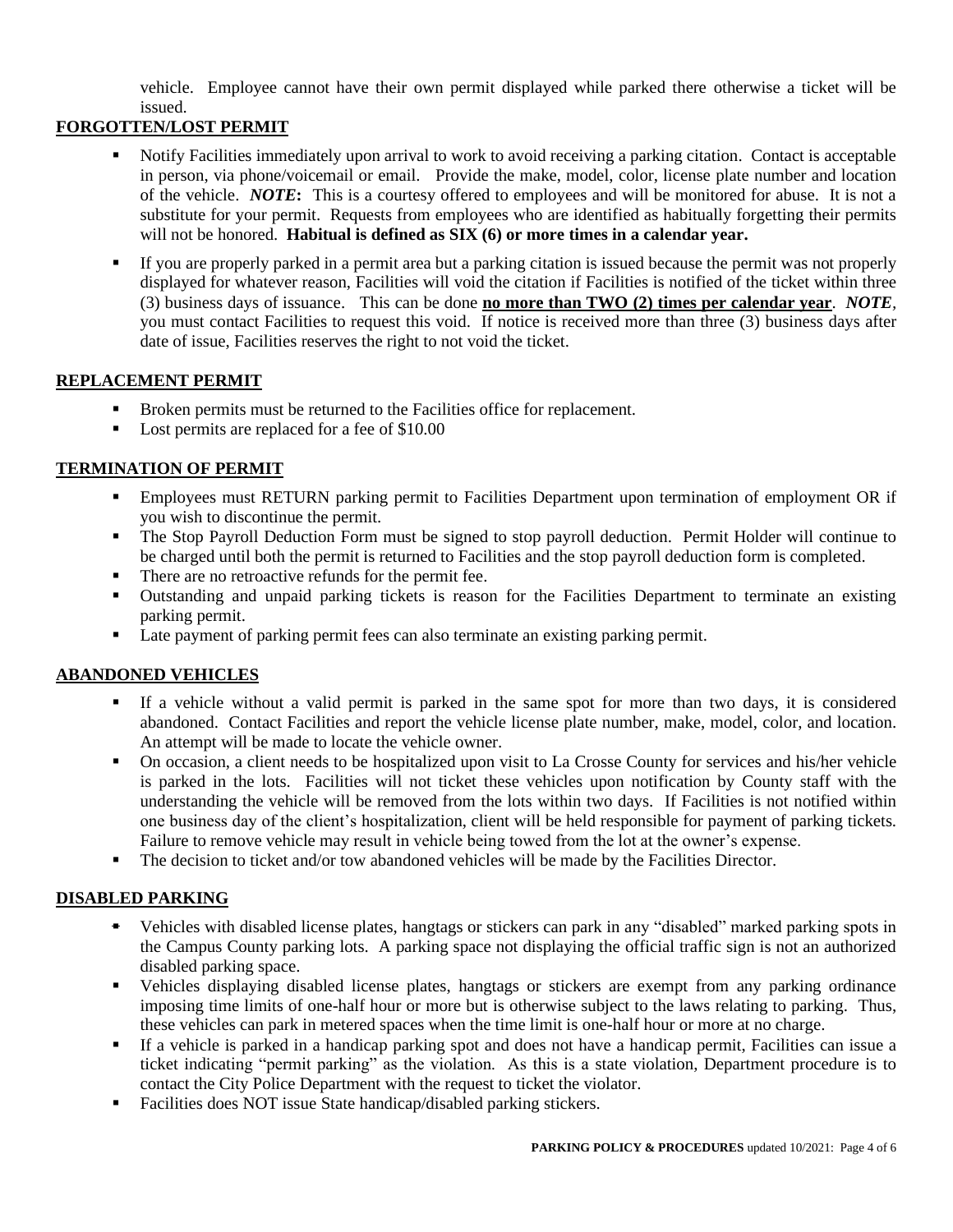# **LOADING ZONE PARKING / SIGNED TIME PARKING SPACES**

Timed (15 minute) parking spaces are available in Lot D for loading/unloading. These parking spaces are monitored. If you park longer than the assigned time, a parking ticket will be issued.

#### **METERS**

- County employees are NOT allowed to park in metered parking spots in Lot D ONLY. These spots are to be left open for County customers and clients. Any county employee vehicle, with or without a county parking permit, parked at a meter in Lot D will be issued a parking ticket.
- Vehicles parked at an expired meter will be issued a parking ticket whether or not a permit is displayed.
- Twelve (12) hour meters are located in Lot A and Lot D.
- If a parking meter is not working properly, please contact Facilities. Provide the meter number and lot location. To avoid receiving a parking ticket, it is very important that this information is provided timely.
- Facilities Department staff is not allowed to make change or plug meters when patrolling the lots.

#### **PARKING TICKETS**

City of La Crosse monitors the Pine Street Ramp.

- Parking tickets in the Pine Street Ramp are issued by the City of La Crosse. City of La Crosse Parking Utility is the contact for questions regarding these parking tickets.
- The process to appeal a parking ticket issued by the City La Crosse can be found online: [www.cityoflacrosse.org/parking](http://www.cityoflacrosse.org/parking)

County of La Crosse monitors Lot A, Lot D, Lot F, Lot E and Belle Square Parking lots.

- Parking tickets in these areas are issued by Facilities. See Appendix A for current fee list. Failure to pay the parking ticket within 45 days subjects the vehicle registration to suspension by the State of Wisconsin.
	- $\triangleright$  Per state statute, parking tickets may be issued in 2-hour intervals. Facilities will issue no more than two tickets per vehicle in one day.
	- ➢ Parking ticket fees are payable to Facilities, Room 1800, in the Administrative Center.
	- $\triangleright$  Vehicle registration suspension is put on hold when a parking ticket is contested. The suspension process will resume if the parking ticket is not voided and there is a balance due.
- *HOW TO CONTEST A TICKET***:** Facilities staff is NOT allowed to void parking tickets. A Parking Ticket Contest Form must be completed to contest the ticket. The ticket will remain at the fee set by its age on the date the completed contest form is received by Facilities until the process is complete. The vehicle registration will not be suspended during this process. The Facilities Director reviews the form and makes the decision whether or not to void the ticket. Facilities will notify you whether the ticket is voided by the Facilities Director. If the ticket is not voided, the form will be sent to the District Attorney's Office. The District Attorney's office will notify you via mail of a hearing date to meet and discuss the ticket. A decision on the status of the ticket will be made at the hearing. Non-attendance at the hearing results in a default and the ticket must be paid. If full payment is made on the parking ticket at any time during this process, the process will stop, and the ticket will be considered satisfied.

The Parking Ticket Contest Form is available in Facilities; on the La Crosse County Employee Extranet and online at the County's website: https://www.lacrossecounty.org/departments/facilities/services.asp

#### **SPECIAL CIRCUMSTANCES/REQUESTS**

"Temporary Disabled" permits allowing an employee to park in a specified area may be issued under special circumstances. Each request is considered on an individual basis.

- Requests must be made to the Facilities Director. The request will be kept confidential and must include all the following:
	- $\triangleright$  Explanation of why the existing parking opportunities will not accommodate the employee.